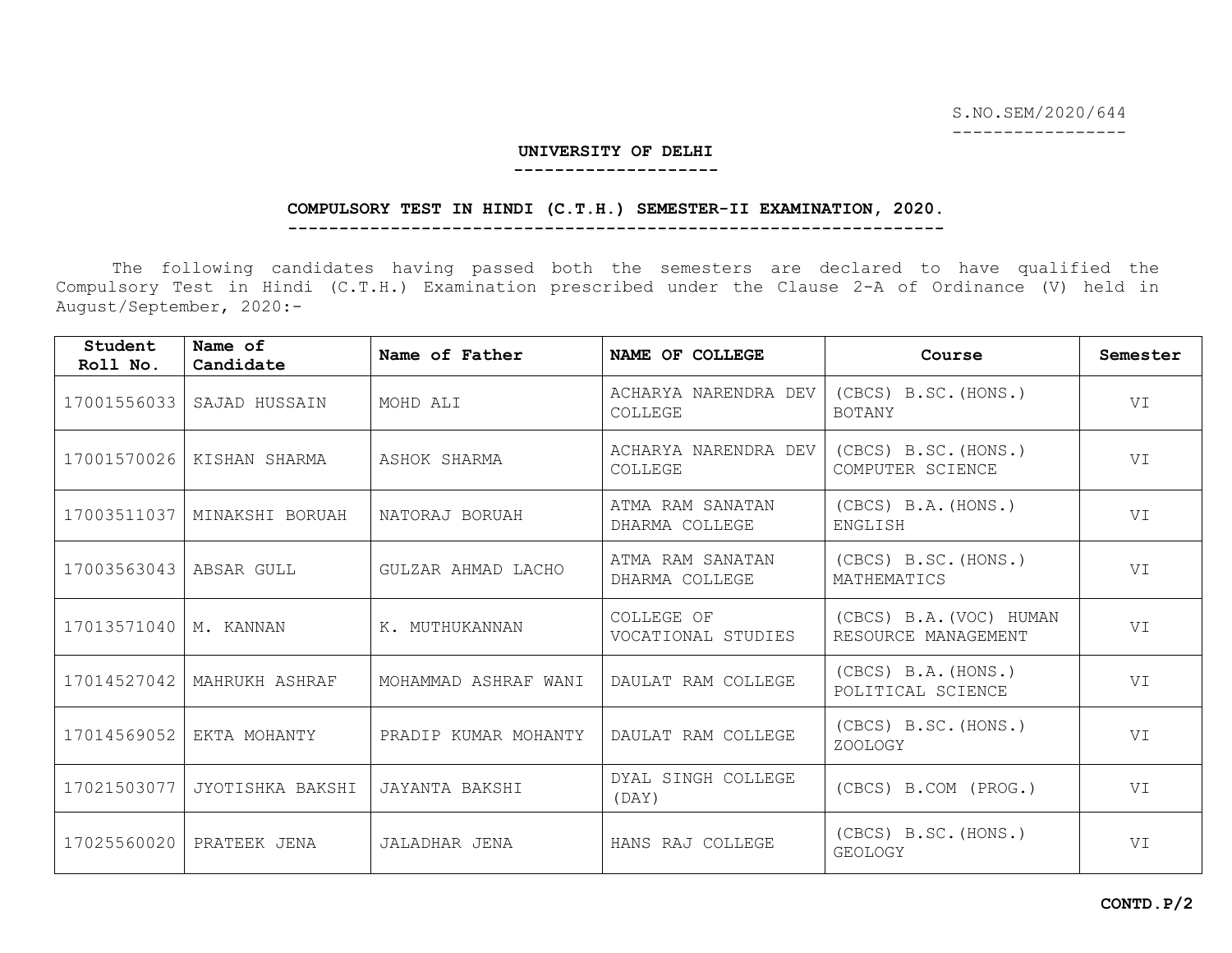# **UNIVERSITY OF DELHI**

**--------------------**

# **COMPULSORY TEST IN HINDI (C.T.H.) SEMESTER-II EXAMINATION, 2020. ----------------------------------------------------------------**

| Student<br>Roll No. | Name of Candidate  | Name of Father    | NAME OF COLLEGE                 | Course                                   | Semester |
|---------------------|--------------------|-------------------|---------------------------------|------------------------------------------|----------|
| 17026567030         | ILAVENIL I T       | THANGAVEL C       | HINDU COLLEGE                   | $(CBCS)$ B.SC. $(HONS.)$<br>PHYSICS      | VI       |
| 17032527039         | SHIVANA GULL       | GH. MOHD MIR      | JESUS & MARY COLLEGE            | (CBCS) B.A. (HONS.)<br>POLITICAL SCIENCE | VI       |
| 17039526030         | SHREE PRIYA THAKUR | AJAY KUMAR THAKUR | LADY SHRI RAM COLLEGE           | (CBCS) B.A. (HONS.)<br>PHILOSOPHY        | VI       |
| 17072504057         | ANUSHYA M          | MEIYAPPAN K P     | SHRI RAM COLLEGE OF<br>COMMERCE | (CBCS) B.COM (HONS.)                     | VI       |
| 17072504090         | BAVESH A           | A ANBU            | SHRI RAM COLLEGE OF<br>COMMERCE | (CBCS) B.COM (HONS.)                     | VI       |
| 17072504102         | BOOJA V            | S VANJIKUMAR      | SHRI RAM COLLEGE OF<br>COMMERCE | (CBCS) B.COM (HONS.)                     | VI       |
| 17072504181         | HARI KISHORE O S   | SIVAKUMAR O       | SHRI RAM COLLEGE OF<br>COMMERCE | (CBCS) B.COM (HONS.)                     | VI       |
| 17072504242         | KEERTHIVASAN K     | KOTTEESWARAN T    | SHRI RAM COLLEGE OF<br>COMMERCE | (CBCS) B.COM (HONS.)                     | VI       |
| 17072504244         | KALAIVANI S        | SHANMUGAM R       | SHRI RAM COLLEGE OF<br>COMMERCE | (CBCS) B.COM (HONS.)                     | VI       |
| 17072504301         | NITHYA SHREE R     | RANGANATHAN J     | SHRI RAM COLLEGE OF<br>COMMERCE | (CBCS) B.COM (HONS.)                     | VI       |
| 17072504375         | PONMUGILAN M       | MUTHUMANI P       | SHRI RAM COLLEGE OF<br>COMMERCE | (CBCS) B.COM (HONS.)                     | VI       |
| 17072504431         | RITHU VANTHIKA J   | B JAYAHANDRAN     | SHRI RAM COLLEGE OF<br>COMMERCE | (CBCS) B.COM (HONS.)                     | VI       |
| 17072504555         | SHRI GANESH C V    | VEERAMANI R       | SHRI RAM COLLEGE OF<br>COMMERCE | (CBCS) B.COM (HONS.)                     | VI       |

**CONTD.P/3**